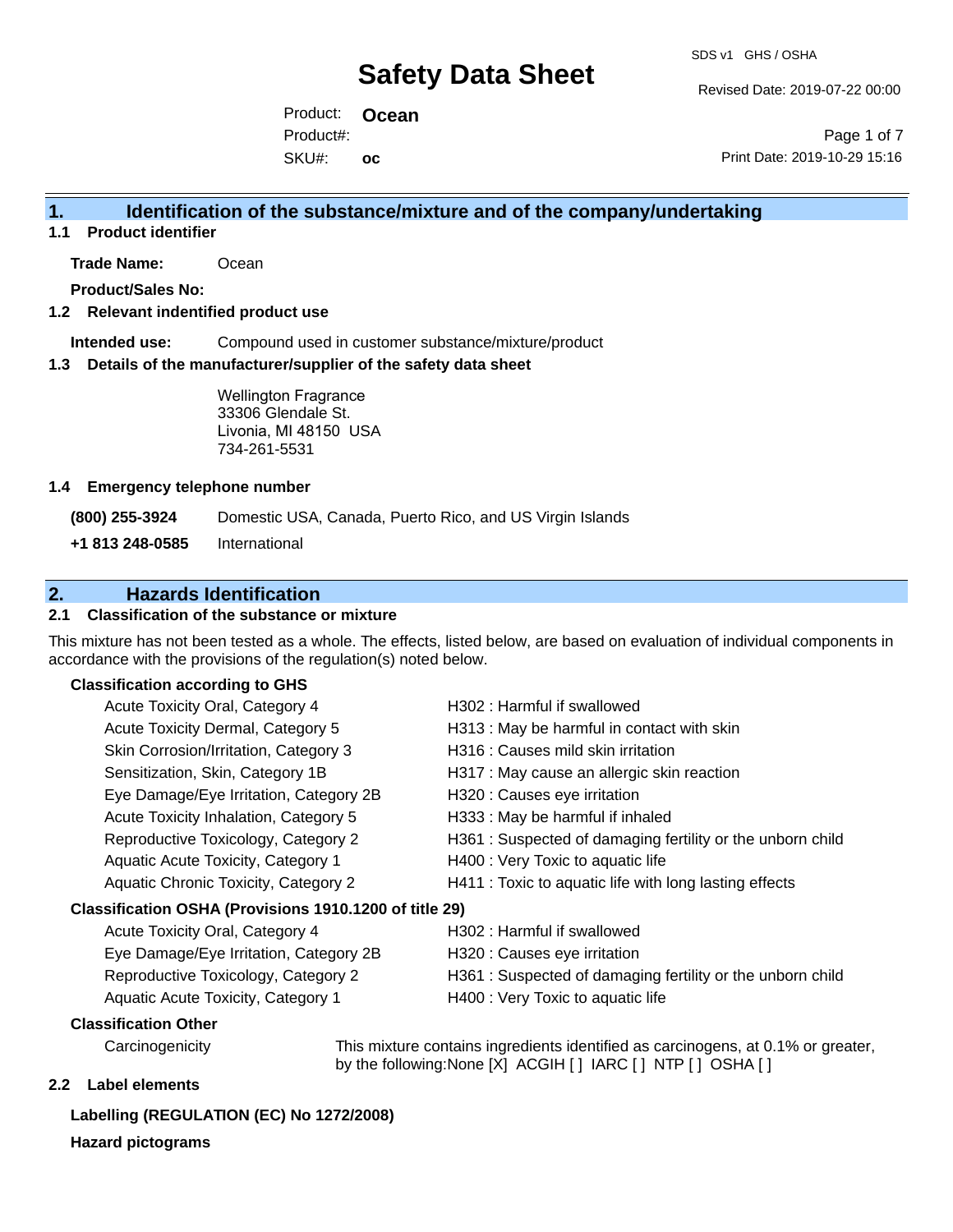Revised Date: 2019-07-22 00:00

Print Date: 2019-10-29 15:16

Page 2 of 7

Product: **Ocean**  SKU#: Product#: **oc**





|  |  | <b>Signal Word: Warning</b> |
|--|--|-----------------------------|
|--|--|-----------------------------|

| <b>Hazard statments</b> |                                                     |
|-------------------------|-----------------------------------------------------|
| H302                    | Harmful if swallowed                                |
| H313                    | May be harmful in contact with skin                 |
| H316                    | Causes mild skin irritation                         |
| H317                    | May cause an allergic skin reaction                 |
| H320                    | Causes eye irritation                               |
| H333                    | May be harmful if inhaled                           |
| H361                    | Suspected of damaging fertility or the unborn child |
| H400                    | Very Toxic to aquatic life                          |
| H411                    | Toxic to aquatic life with long lasting effects     |

#### **Precautionary Statements**

#### **Prevention:**

| P <sub>201</sub>     | Obtain special instructions before use                                                                                           |
|----------------------|----------------------------------------------------------------------------------------------------------------------------------|
| P <sub>202</sub>     | Do not handle until all safety precautions have been read and understood                                                         |
| P <sub>264</sub>     | Wash hands thoroughly after handling                                                                                             |
| P <sub>270</sub>     | Do not eat, drink or smoke when using this product                                                                               |
| P272                 | Contaminated work clothing should not be allowed out of the workplace                                                            |
| P273                 | Avoid release to the environment                                                                                                 |
| P <sub>281</sub>     | Use personal protective equipment as required                                                                                    |
| Response:            |                                                                                                                                  |
| $P301 + P312 + P330$ | IF SWALLOWED: Call a POISON CENTER or doctor/physician if you feel unwell Rinse<br>mouth                                         |
| $P302 + P352$        | IF ON SKIN: Wash with soap and water                                                                                             |
| $P304 + P312$        | IF INHALED: Call a POISON CENTER or doctor/physician if you feel unwell                                                          |
| $P305 + P351 + P338$ | IF IN EYES: Rinse cautiously with water for several minutes Remove contact lenses if<br>present and easy to do. continue rinsing |
| $P308 + P313$        | IF exposed or concerned: Get medical advice/attention                                                                            |
| $P333 + P313$        | If skin irritation or a rash occurs: Get medical advice/attention                                                                |
| $P337 + P313$        | If eye irritation persists: Get medical advice/attention                                                                         |
| P363                 | Wash contaminated clothing before reuse                                                                                          |
| P391                 | <b>Collect Spillage</b>                                                                                                          |
|                      |                                                                                                                                  |

### **2.3 Other Hazards**

#### **no data available**

### **3. Composition/Information on Ingredients**

#### **3.1 Mixtures**

This product is a complex mixture of ingredients, which contains among others the following substance(s), presenting a health or environmental hazard within the meaning of the UN Globally Harmonized System of Classification and Labeling of Chemicals (GHS):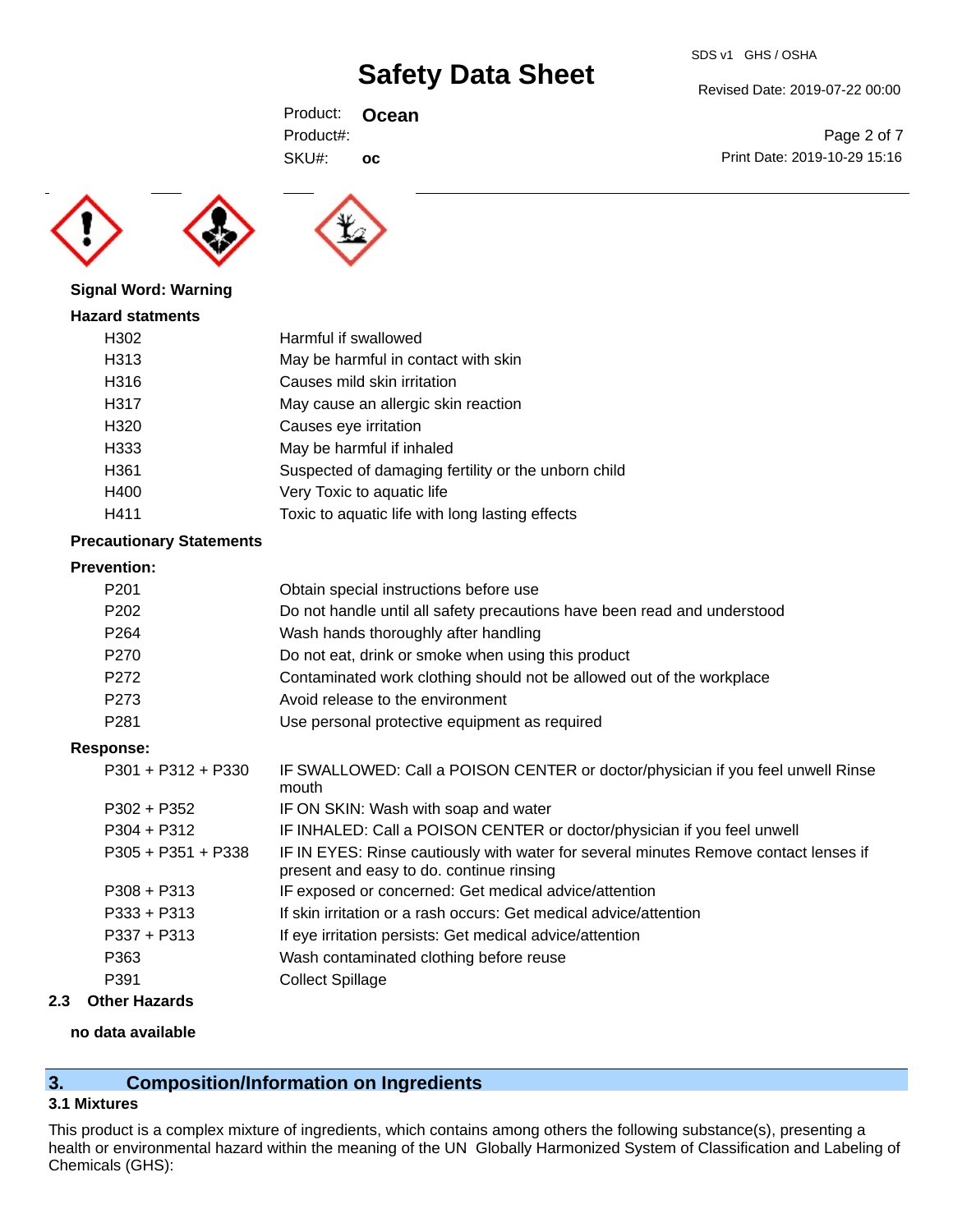SDS v1 GHS / OSHA

Revised Date: 2019-07-22 00:00

Product: **Ocean**  SKU#: Product#: **oc**

Page 3 of 7 Print Date: 2019-10-29 15:16

| CAS#<br>Ingredient                                                                          | EC#       | Conc.<br>Range | <b>GHS Classification</b>           |  |
|---------------------------------------------------------------------------------------------|-----------|----------------|-------------------------------------|--|
| 120-51-4                                                                                    | 204-402-9 | 70 - 80 %      | H302; H313; H400; H411              |  |
| <b>Benzyl Benzoate</b>                                                                      |           |                |                                     |  |
| 118-58-1                                                                                    | 204-262-9 | $10 - 20 \%$   | H303; H317; H320; H401; H412        |  |
| <b>Benzyl Salicylate</b>                                                                    |           |                |                                     |  |
| $80 - 54 - 6$                                                                               | 201-289-8 | $2 - 5%$       | H227; H302; H315; H317; H361; H401; |  |
| H412<br><b>Butylphenyl Methylpropional</b>                                                  |           |                |                                     |  |
| $101 - 86 - 0$                                                                              | 202-983-3 | $2 - 5%$       | H303; H316; H317; H400; H411        |  |
| Hexyl cinnamaldehyde                                                                        |           |                |                                     |  |
| 1222-05-5                                                                                   | 214-946-9 | $1 - 2 \%$     | H316; H400; H410                    |  |
| Hexamethylindanopyran                                                                       |           |                |                                     |  |
| 1205-17-0                                                                                   | 214-881-6 | $0.1 - 1.0 %$  | H303; H317; H361; H401; H411        |  |
| a-Methyl-1,3-benzodioxole-5-propionaldehyde                                                 |           |                |                                     |  |
| 6259-76-3                                                                                   | 228-408-6 | $0.1 - 1.0 \%$ | H315; H317; H319; H400; H410        |  |
| Hexyl salicylate                                                                            |           |                |                                     |  |
| See Section 16 for full text of GHS classification codes                                    |           |                |                                     |  |
| See Section 16 for full text of GHS classification codes which where not shown in section 2 |           |                |                                     |  |
| Total Hydrocarbon Content (% $w/w$ ) = 0.01                                                 |           |                |                                     |  |
|                                                                                             |           |                |                                     |  |

#### **4. First Aid Measures 4.1 Description of first aid measures**

| 4.1 Description of thist and ineasures                                            |                                                                                                               |  |  |
|-----------------------------------------------------------------------------------|---------------------------------------------------------------------------------------------------------------|--|--|
| Inhalation:                                                                       | Remove from exposure site to fresh air and keep at rest.<br>Obtain medical advice.                            |  |  |
| <b>Eye Exposure:</b>                                                              | Flush immediately with water for at least 15 minutes.<br>Contact physician if symptoms persist.               |  |  |
| <b>Skin Exposure:</b>                                                             | Remove contaminated clothes. Wash thoroughly with water (and soap).<br>Contact physician if symptoms persist. |  |  |
| Ingestion:                                                                        | Rinse mouth with water and obtain medical advice.                                                             |  |  |
| Most important symptoms and effects, both acute and delayed<br>4.2                |                                                                                                               |  |  |
| Symptoms:                                                                         | no data available                                                                                             |  |  |
| <b>Risks:</b>                                                                     | Refer to Section 2.2 "Hazard Statements"                                                                      |  |  |
| Indication of any immediate medical attention and special treatment needed<br>4.3 |                                                                                                               |  |  |
| Treatment:                                                                        | Refer to Section 2.2 "Response"                                                                               |  |  |
| 5.<br><b>Fire-Fighting measures</b>                                               |                                                                                                               |  |  |
| 5.1<br><b>Extinguishing media</b>                                                 |                                                                                                               |  |  |
| Suitable:                                                                         | Carbon dioxide (CO2), Dry chemical, Foam                                                                      |  |  |

**Unsuitable Do not use a direct water jet on burning material** 

**5.2 Special hazards arising from the substance or mixture**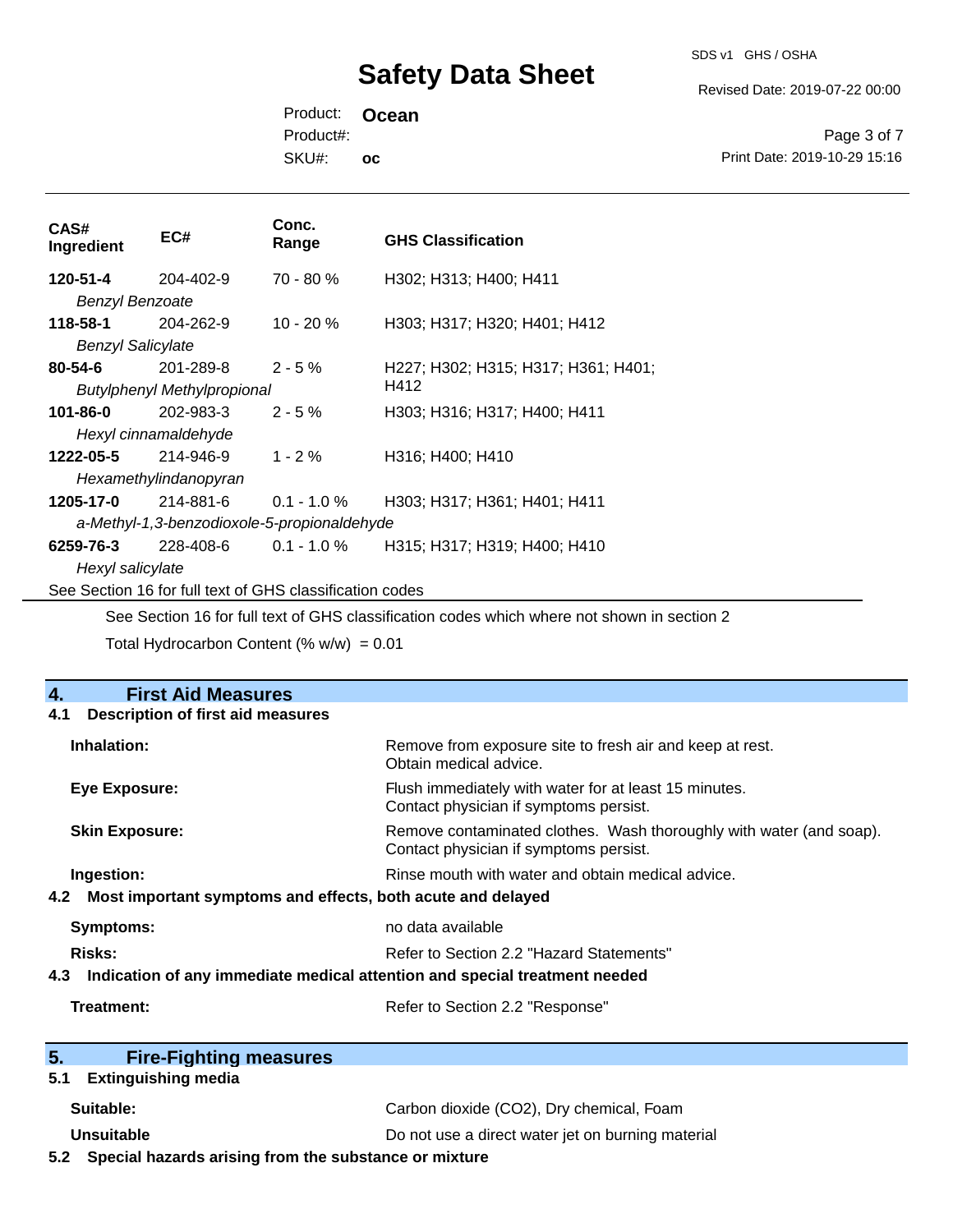SDS v1 GHS / OSHA

Revised Date: 2019-07-22 00:00

Product: **Ocean**  SKU#: Product#: **oc**

Page 4 of 7 Print Date: 2019-10-29 15:16

| During fire fighting:<br>5.3 Advice for firefighters | Water may be ineffective              |
|------------------------------------------------------|---------------------------------------|
| <b>Further information:</b>                          | Standard procedure for chemical fires |

#### **6. Accidental Release Measures**

#### **6.1 Personal precautions, protective equipment and emergency procedures**

Avoid inhalation and contact with skin and eyes. A self-contained breathing apparatus is recommended in case of a major spill.

#### **6.2 Environmental precautions**

Keep away from drains, soil, and surface and groundwater.

#### **6.3 Methods and materials for containment and cleaning up**

Clean up spillage promptly. Remove ignition sources. Provide adequate ventilation. Avoid excessive inhalation of vapors. Gross spillages should be contained by use of sand or inert powder and disposed of according to the local regulations.

#### **6.4 Reference to other sections**

Not Applicable

#### **7.1 Precautions for safe handling**

Apply according to good manufacturing and industrial hygiene practices with proper ventilation. Do not drink, eat or smoke while handling. Respect good personal hygiene.

#### **7.2 Conditions for safe storage, including any incompatibilities**

Store in a cool, dry and ventilated area away from heat sources and protected from light in tightly closed original container. Avoid uncoated metal container. Keep air contact to a minimum.

#### **7.3 Specific end uses**

No information available

#### **8. Exposure Controls/Personal Protection**

#### **8.1 Control parameters**

| <b>Exposure Limits:</b> |  |  |  |  | Contains no substances with occupational exposure limit values. |
|-------------------------|--|--|--|--|-----------------------------------------------------------------|
|-------------------------|--|--|--|--|-----------------------------------------------------------------|

**Engineering Controls:** Use local exhaust as needed.

#### **8.2 Exposure controls - Personal protective equipment**

| Eye protection:                | Tightly sealed goggles, face shield, or safety glasses with brow guards and side shields, etc.<br>as may be appropriate for the exposure |
|--------------------------------|------------------------------------------------------------------------------------------------------------------------------------------|
| <b>Respiratory protection:</b> | Avoid excessive inhalation of concentrated vapors. Apply local ventilation where appropriate.                                            |
| <b>Skin protection:</b>        | Avoid Skin contact. Use chemically resistant gloves as needed.                                                                           |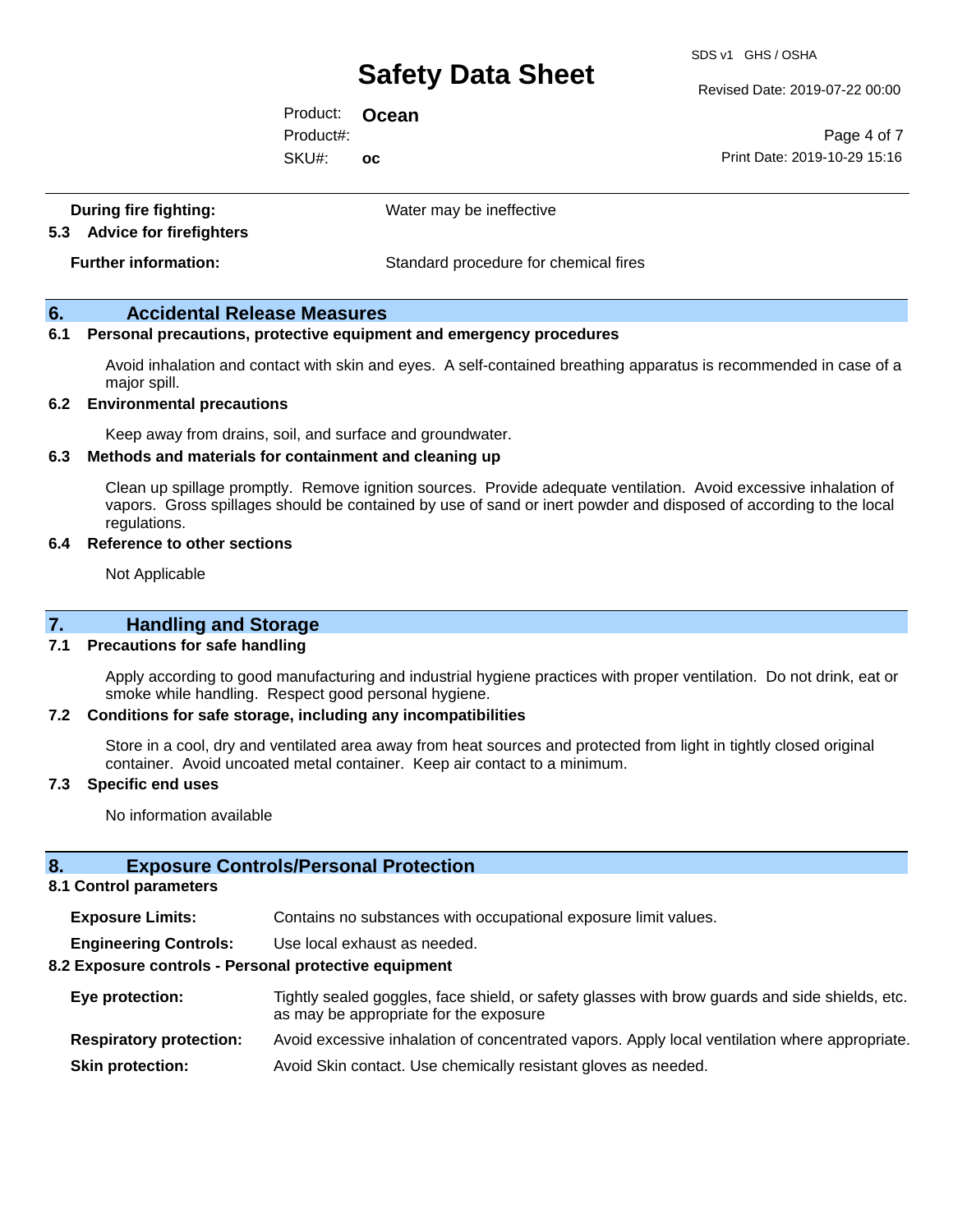Revised Date: 2019-07-22 00:00

Product: **Ocean**  SKU#: Product#: **oc**

Page 5 of 7 Print Date: 2019-10-29 15:16

# **9. Physical and Chemical Properties**

### **9.1 Information on basic physical and chemical properties**

| Appearance:                  | Liquid                                 |
|------------------------------|----------------------------------------|
| Odor:                        | Conforms to Standard                   |
| Color:                       | Nearly Colorless to Yellow Tint (G0-1) |
| <b>Viscosity:</b>            | Liquid                                 |
| <b>Freezing Point:</b>       | Not determined                         |
| <b>Boiling Point:</b>        | Not determined                         |
| <b>Melting Point:</b>        | Not determined                         |
| <b>Flashpoint (CCCFP):</b>   | >200 F (93.33 C)                       |
| <b>Auto flammability:</b>    | Not determined                         |
| <b>Explosive Properties:</b> | None Expected                          |
| <b>Oxidizing properties:</b> | None Expected                          |
| Vapor Pressure (mmHg@20 C):  | 0.0022                                 |
| %VOC:                        | 0.00                                   |
| Specific Gravity @ 25 C:     | 1.0940                                 |
| Density @ 25 C:              | 1.0910                                 |
| Refractive Index @ 20 C:     | 1.5560                                 |
| Soluble in:                  | Oil                                    |

# **10. Stability and Reactivity**

| <b>10.1 Reactivity</b>                  | None                                               |
|-----------------------------------------|----------------------------------------------------|
| <b>10.2 Chemical stability</b>          | Stable                                             |
| 10.3 Possibility of hazardous reactions | None known                                         |
| <b>10.4 Conditions to avoid</b>         | None known                                         |
| 10.5 Incompatible materials             | Strong oxidizing agents, strong acids, and alkalis |
| 10.6 Hazardous decomposition products   | None known                                         |

### **11. Toxicological Information 11.1 Toxicological Effects**

Acute Toxicity Estimates (ATEs) based on the individual Ingredient Toxicity Data utilizing the "Additivity Formula"

| Acute toxicity - Oral - (Rat) mg/kg          | (LD50: 1683.7335) Harmful if swallowed                   |
|----------------------------------------------|----------------------------------------------------------|
| Acute toxicity - Dermal - (Rabbit) mg/kg     | (LD50: 4399.3524) May be harmful in contact with skin    |
| Acute toxicity - Inhalation - (Rat) mg/L/4hr | (LD50: 150.7959) May be harmful if inhaled               |
| <b>Skin corrosion / irritation</b>           | May be harmful if inhaled                                |
| Serious eye damage / irritation              | Causes eye irritation                                    |
| <b>Respiratory sensitization</b>             | Not classified - the classification criteria are not met |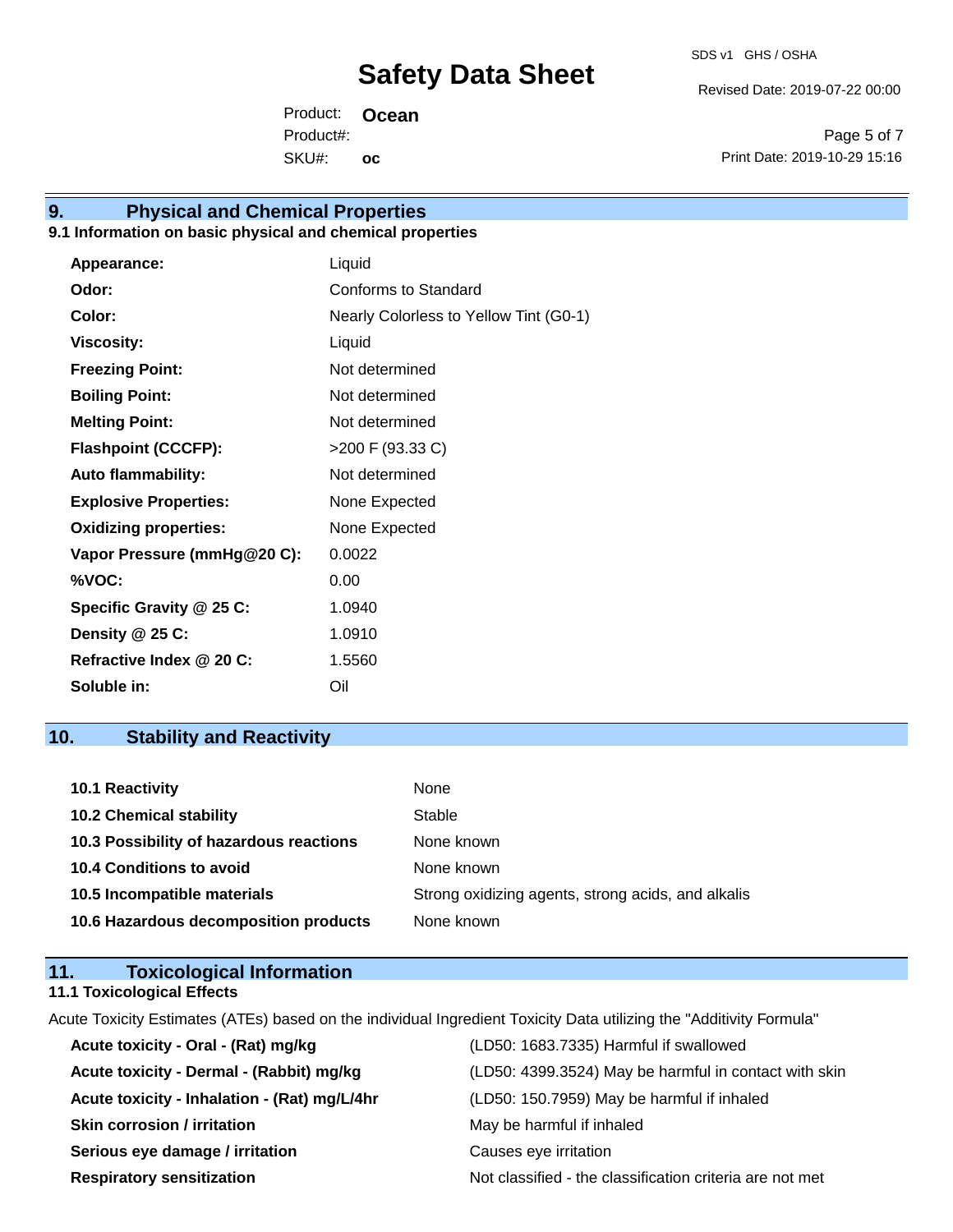SDS v1 GHS / OSHA

Revised Date: 2019-07-22 00:00

Product: **Ocean**  SKU#: Product#: **oc**

Page 6 of 7 Print Date: 2019-10-29 15:16

| <b>Skin sensitization</b>                          | May cause an allergic skin reaction                      |
|----------------------------------------------------|----------------------------------------------------------|
| <b>Germ cell mutagenicity</b>                      | Not classified - the classification criteria are not met |
| Carcinogenicity                                    | Not classified - the classification criteria are not met |
| <b>Reproductive toxicity</b>                       | Suspected of damaging fertility or the unborn child      |
| Specific target organ toxicity - single exposure   | Not classified - the classification criteria are not met |
| Specific target organ toxicity - repeated exposure | Not classified - the classification criteria are not met |
| <b>Aspiration hazard</b>                           | Not classified - the classification criteria are not met |
|                                                    |                                                          |

| 12.<br><b>Ecological Information</b> |                                                 |
|--------------------------------------|-------------------------------------------------|
| 12.1 Toxicity                        |                                                 |
| <b>Acute acquatic toxicity</b>       | Very Toxic to aquatic life                      |
| <b>Chronic acquatic toxicity</b>     | Toxic to aquatic life with long lasting effects |
| <b>Toxicity Data on soil</b>         | no data available                               |
| <b>Toxicity on other organisms</b>   | no data available                               |
| 12.2 Persistence and degradability   | no data available                               |
| 12.3 Bioaccumulative potential       | no data available                               |
| 12.4 Mobility in soil                | no data available                               |
| 12.5 Other adverse effects           | no data available                               |
|                                      |                                                 |

### **13. Disposal Conditions**

#### **13.1 Waste treatment methods**

Do not allow product to reach sewage systems. Dispose of in accordance with all local and national regulations. Send to a licensed waste management company.The product should not be allowed to enter drains, water courses or the soil. Do not contaminate ponds, waterways or ditches with chemical or used container.

# **14. Transport Information**

| <b>Marine Pollutant</b>                                       | Yes. Ingredient of greatest environmental impact:<br>120-51-4 : (70 - 80 %) : Benzyl Benzoate |              |                                     |                 |               |
|---------------------------------------------------------------|-----------------------------------------------------------------------------------------------|--------------|-------------------------------------|-----------------|---------------|
| <b>Regulator</b>                                              |                                                                                               | <b>Class</b> | <b>Pack Group</b>                   | <b>Sub Risk</b> | UN-nr.        |
| U.S. DOT (Non-Bulk)                                           |                                                                                               |              | Not Regulated - Not Dangerous Goods |                 |               |
| <b>Chemicals NOI</b>                                          |                                                                                               |              |                                     |                 |               |
| <b>ADR/RID (International Road/Rail)</b>                      |                                                                                               |              |                                     |                 |               |
| <b>Environmentally Hazardous</b><br>Substance, Liquid, n.o.s. |                                                                                               | 9            | Ш                                   |                 | UN3082        |
| <b>IATA (Air Cargo)</b>                                       |                                                                                               |              |                                     |                 |               |
| <b>Environmentally Hazardous</b><br>Substance, Liquid, n.o.s. |                                                                                               | 9            | Ш                                   |                 | <b>UN3082</b> |
| IMDG (Sea)                                                    |                                                                                               |              |                                     |                 |               |